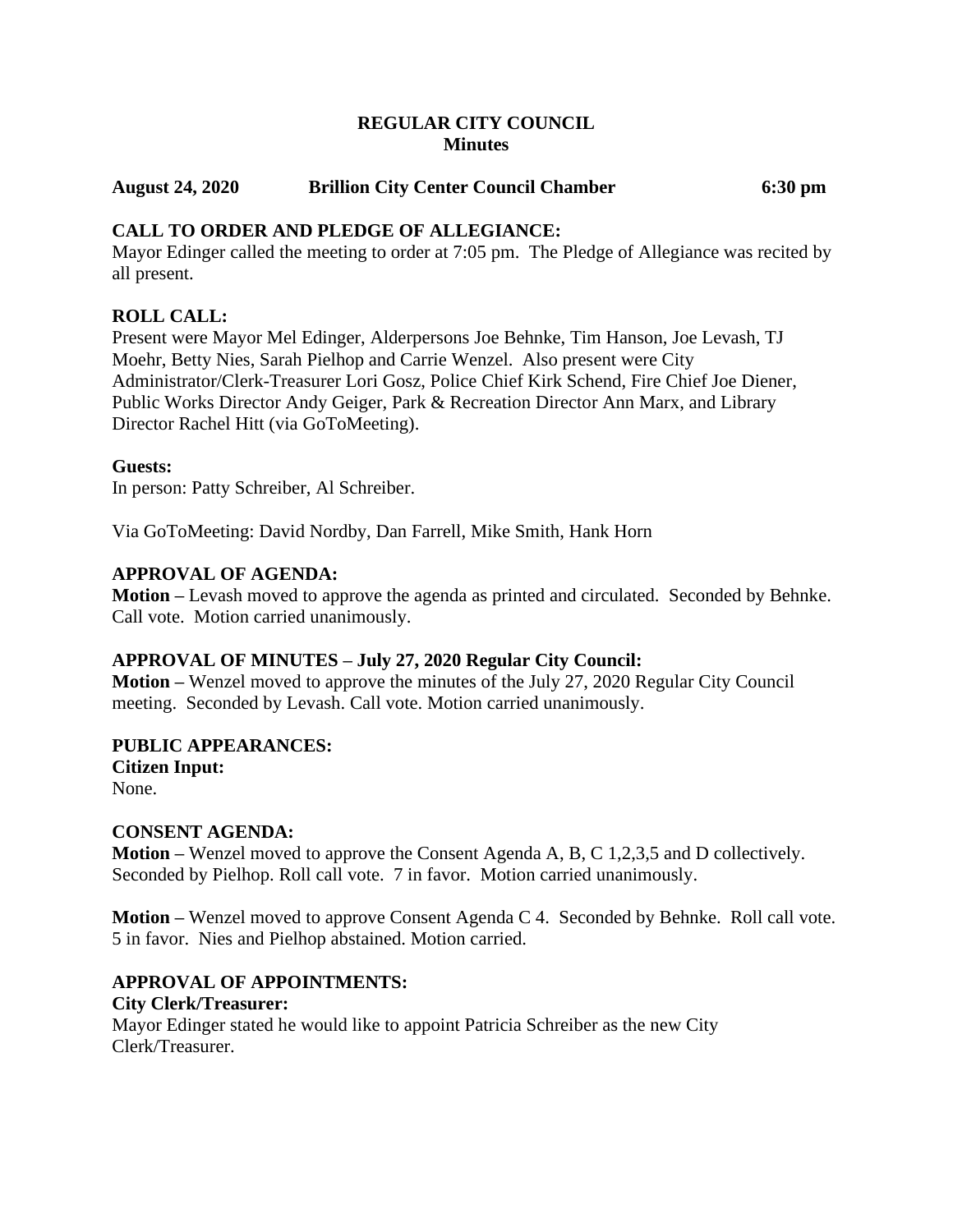**Motion –** Levash moved to confirm the Mayor's appointment of Patricia Schreiber as City Clerk/Treasurer for the term of 2020-2021. Seconded by Nies. Roll call vote. 7 in favor. Motion carried unanimously.

Mayor Edinger stated that Schreiber's start date will be September 21, 2020. Mayor Edinger stated Schreiber is currently on the Reedsville Village Board and she would like to remain on the Reedsville Village Board until the Village as set there 2021 budget, at that time Schreiber will step down from the Village Board.

The Council welcomed Schreiber.

# **DEPARTMENT HEAD REPORTS:**

**Police Department:** No Report.

#### **Park & Recreation:**

Marx reported DPW staff removed some small dead trees in Horn Park. Also, due to COVID some groups have been using the BCC to hold meetings.

Geiger suggested the Park & Recreation Commission consider charging a fee for park rentals for cleanup.

#### **Library:**

Hitt stated she had nothing to add to her written report. Nies questioned the hours of operating extending with COVID. Hitt stated the Library Board will be considering this.

#### **Fire Department:**

Chief Diener on equipment repairs. He also thanked Westland Buses for allowing the fire department use of their garage for the fire trucks during the paving of Calumet Street.

#### **Public Works:**

Geiger report Elm Street is near complete, landscaping will be the final stage. He reported asphalt patching is complete throughout the City.

#### **COMMITTEE REPORTS:**

#### **Plan Commission:**

#### **Petition of Detachment – W1122 Center Road:**

Gosz reported after reviewing the procedure for detachment with the City Attorney, the first step is for the petitioner to publish a Class 1 notice of the Notice of Intent to Petition for Detachment. Once it has been published, the petitioner will then have 120 days from the date of publication to file with the City the Petition of Detachment, the City then has 60 days to act on the Petition. Therefore, no action needs to be taken by the Council at this time.

Pielhop asked if anyone asked any of the property owners on Center Road if they would want water and sewer utility services from the City. Geiger stated no. He also stated that the Ariens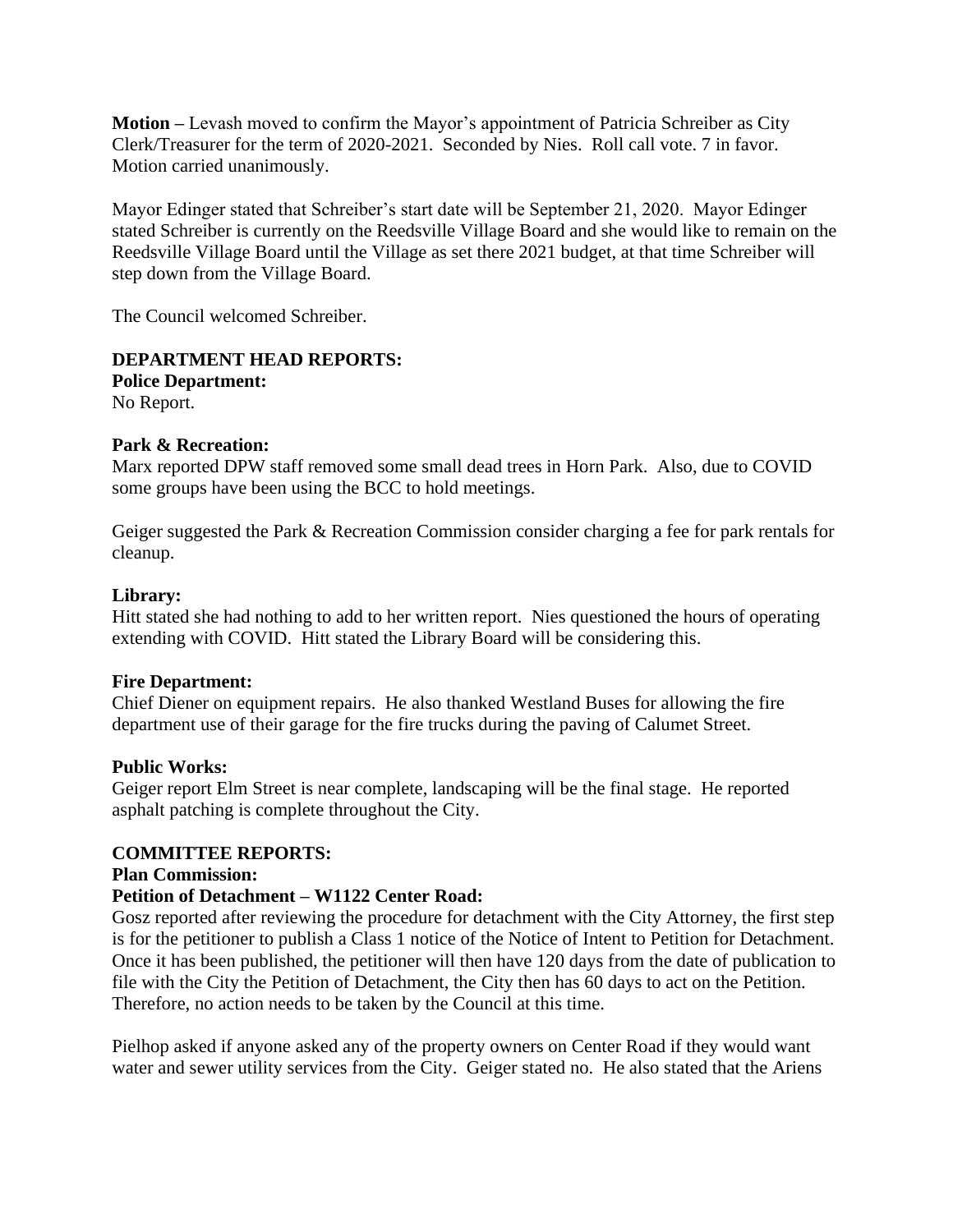Co. owns all the land before the Geiger's property. Pielhop asked the Mayor if he would contact the Ariens Co. on this. The Mayor said yes he would.

#### **Petition of Detachment – Jay and Stacy Geiger – W1122 Center Road:**

Mayor Edinger stated the Plan Commission recommended to deny the petition because the property owner didn't have a reason for detachment. Behnke stated there was no hardship presented with the request. Stacy and Jay Geiger stated they didn't know that they had to present a hardship.

#### **Developers Agreement for Tax Increment Financing – Country Visions:**

**Motion –** Wenzel moved to approve a Developers Agreement between the City of Brillion and Country Visions for a pay-go tax increment financing for new increment generated by the development with 60% to developer's incentive and 40% to taxing authority, and to authorize the City Attorney to draft the agreement. Seconded by Levash. Roll call vote. 7 in favor. Motion carried unanimously.

#### **Developers Agreement for Tax Increment Financing – Shane Murphy Development:**

Gosz explained the City had approved the amendment to the developers agreement in 2018, however, at that time Murphy was not ready to develop. He is now ready and has asked the City for the agreement. The City Attorney advised because of the change in Council, the Council should reaffirm approval of the amendment to the agreement.

**Motion –** Nies moved to approve the amendment to the Developer's Agreement with Shane Murphy for a pay-go incentive based on 60% of any surplus increment generated by the new development after City debt service is paid, and to authorize the City Attorney to draft the amendment to the Development Agreement. Seconded by Wenzel Roll call vote. 7 in favor. Motion carried unanimously.

# **Amended Certified Survey Map – DuQuaine Development:**

Geiger reported Keith DuQuaine plans to begin the first home on the property this fall. Levash questioned the storm sewer. Geiger explained they would be required to connect to the storm sewer in the street.

**Motion –** Levash moved to approve the amended Certified Survey Map as presented. Seconded by Behnke. Roll call vote. 7 in favor. Motion carried unanimously.

# **Zoning Code Amendments – Accessory Buildings:**

**Motion –** Levash moved to set a public hearing for Monday, September 28, 2020 at 6:45 pm to hear testimony for or against the amendment of the municipal code as it relates to accessory buildings. Seconded by Wenzel.

Geiger explained the reason for the code amendment. There was contradicting language in the current code. Behnke stated staff tool a lot of time to clean up the code.

Call vote. Motion carried unanimously.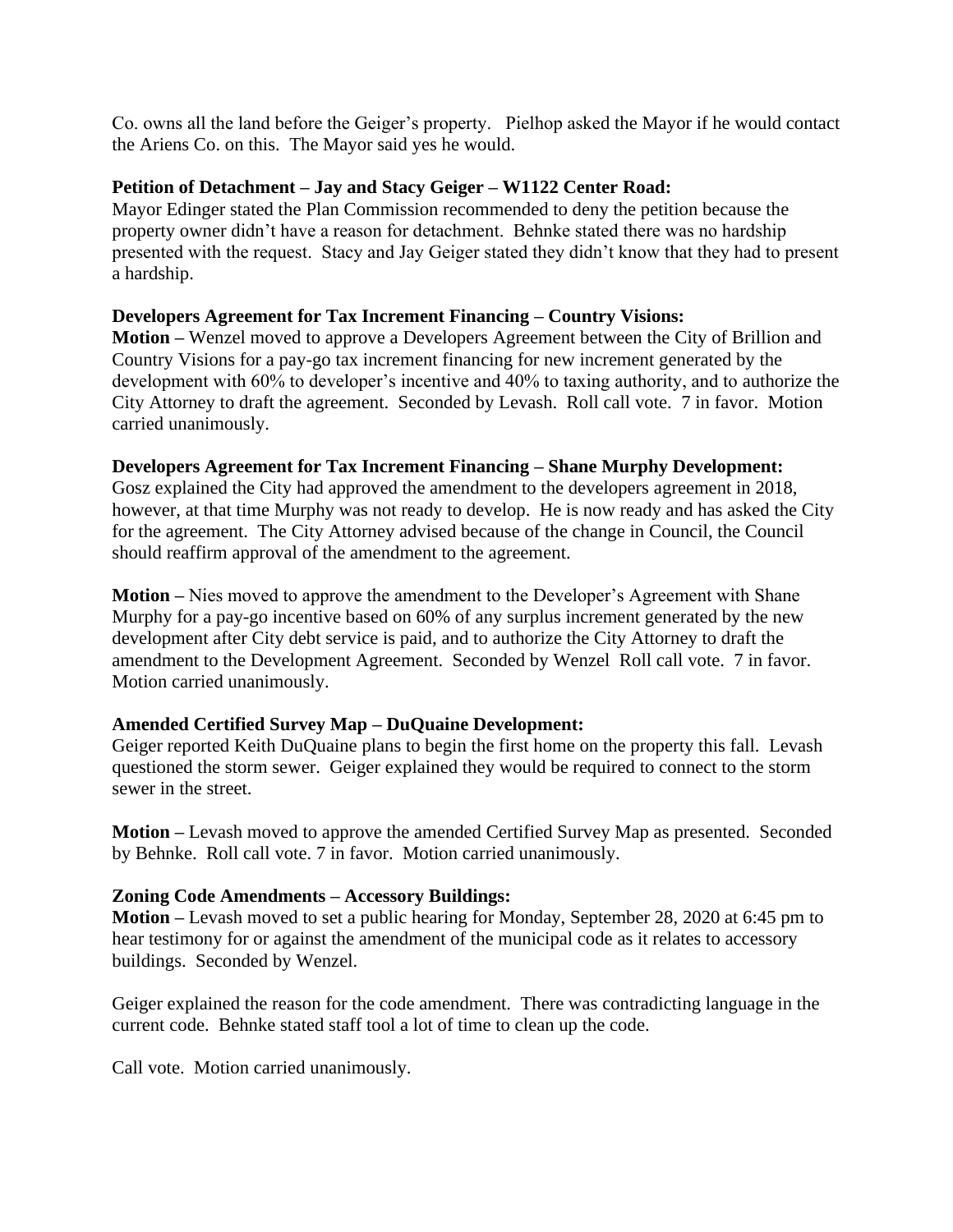# **Park & Recreation Commission:**

No Report.

**Library Board:** No Report.

**Utility Commission:** No Report.

# **Redevelopment Authority Commission:**

Pielhop stated the RDA is considering new projects are and expanding the boundaries of the RDA.

#### **Committee of the Whole:**

#### **Schedule Hours, Overtime, Compensatory and Flex Time Policy Amendment:**

Gosz explained that staff has some question/concerns with the draft policy. She asked to that this tabled to the September 14, 2020 Committee of the Whole meeting.

**Motion –** Pielhop moved to table the Schedule Hours, Overtime, Compensatory and Flex Time Policy Amendment to the September 14, 2020 Committee of the Whole meeting.

#### **Brillion Works LLC – Development Reimbursement Request:**

**Motion –** Levash moved to approve the request from Brillion Works LLC for the reimbursement of remediation costs in the amount of \$110,242.72, to be taken from the WEDC Idle Sites grant funds. Seconded by Nies. Roll call vote. 7 in favor. Motion carried unanimously.

# **Brillion City Center:**

**Motion -** Levash moved to table the discussion of the Brillion City Center to the December Committee of the Whole meeting. Seconded by Nies. Call vote. Motion carried unanimously

# **City Clerk/Treasurer – Employment Agreement:**

**Motion –** Wenzel moved to approve the Clerk/Treasurer Employment Agreement for Patricia Schreiber with the two changes made. Seconded by Hanson. Call vote. Motion carried unanimously.

# **Cemetery Commission:**

No report.

**Tourism Committee: Brillion Nature Center – 2020 – 2021 Publicity and Promotion: RDA Fall Pole Decorating Contest Event:**

Hanson explained the requests which were approved by the Tourism Committee.

**Motion –** Hanson moved to approve the release for tourism funds for the Brillion Nature Center 2020-2021 Publicity and Promotion request and the RDA Fall Pole Decorating Contest request. Seconded by Pielhop. Roll call vote. 7 in favor. Motion carried unanimously.